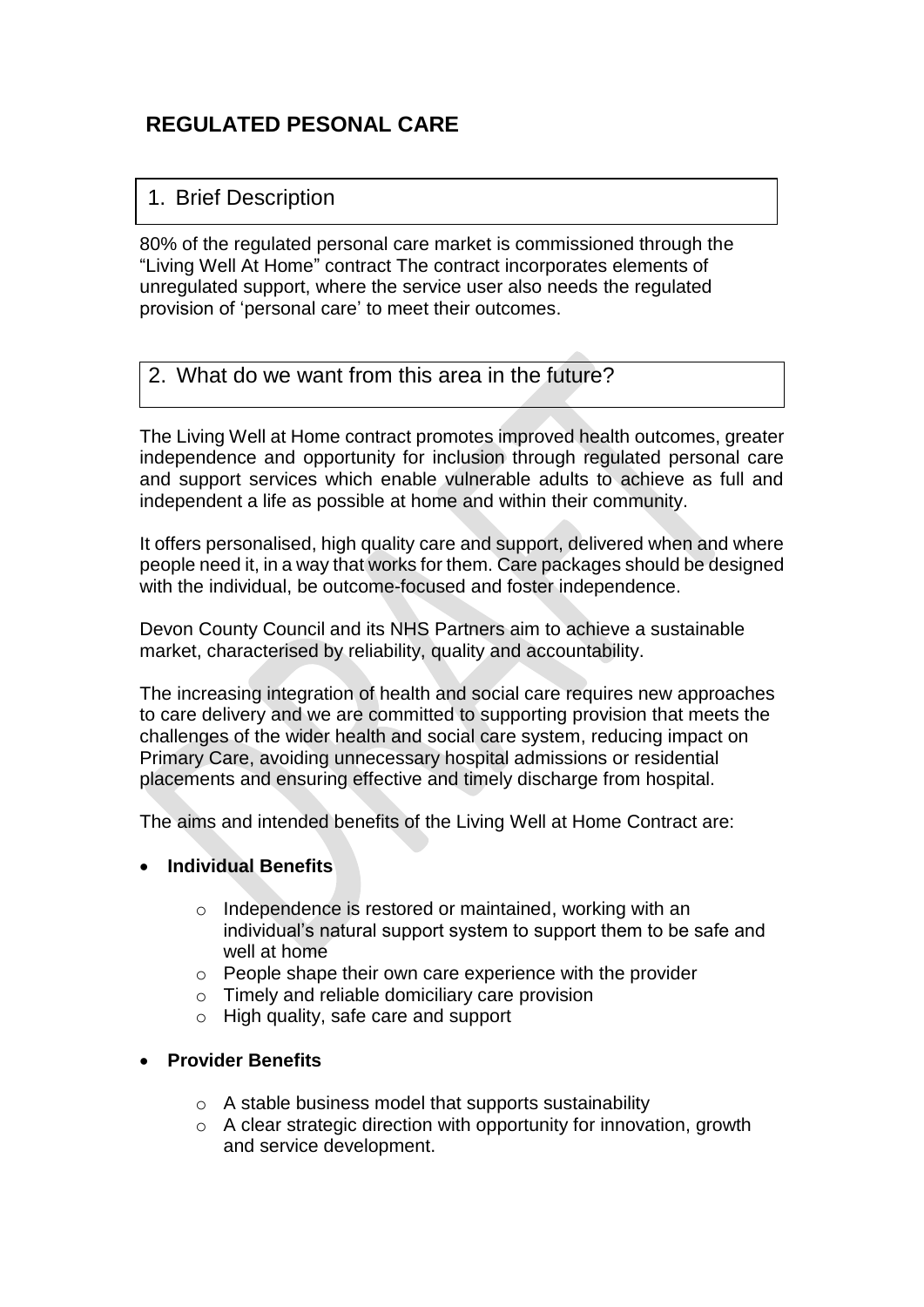- o Improved ability to employ and retain a skilled workforce to provide a high-quality service to the people they support
- $\circ$  Opportunities for joint working with the community and voluntary sector
- o Support around business development, including recruitment and retention (including Proud to Care) from the Prime Provider Partners and Commissioners

#### • **Commissioners Benefits**

- o Opportunity to innovate and improve capacity in the market
- o Robust partnership and governance arrangements which focus on improved quality of care
- o Proactive relationships with the market, co-ordinated by the Council and Prime Providers that address capacity and sustainability challenges
- o Market oversight and management of suppliers with support to appropriately grow existing provision whilst promoting quality and diversity in the market
- o Achieving value for money through efficiencies within wider system design that enables reinvestment to safeguard future supply

### 3. What is the assessment of need?

.

DCC and the Devon CCG project an indicative future 'public' commissioning volume of personal care as follows (NB 17/18 and 18/19 are actuals:

|                                          | 2017/18 | 2018/19 | 2019/20 | 2020/21 | 2021/22 |
|------------------------------------------|---------|---------|---------|---------|---------|
| <b>Total Hrs/WK</b>                      | 48.721  | 45.007  | 38.000  | 40.000  | 40.000  |
| No. Individuals<br>supported per<br>vear | 6294    | 5790    | 5800    | 6000    | 60000   |

We are currently reviewing future volumes in the context of changing models of care and the anticipated bulge in demand working through as a result of the spike in population of the "baby boomer" generation. Whilst the full effect of this increase is beyond the 2021/22 timeframe we need to be preparing now for growing demand levels and, in particular, the impacts of ageing in relation to COPD and dementia. This will require careful thinking about workforce requirements

There is evidence that the nature of the work is already beginning to change, with more intensive and complex care packages becoming common, including the delivery of health care tasks delegated to care workers by an NHS registered nurse. We are considering whether there needs to be a different approach to End of Life care as supply is not meeting need but recognise the importance of supporting providers to ensure continuity for existing long - term service users at the end of their life.

In the meantime, volumes are expected to remain fairly stable in the short to medium term as we balance demographic demand with strengths-based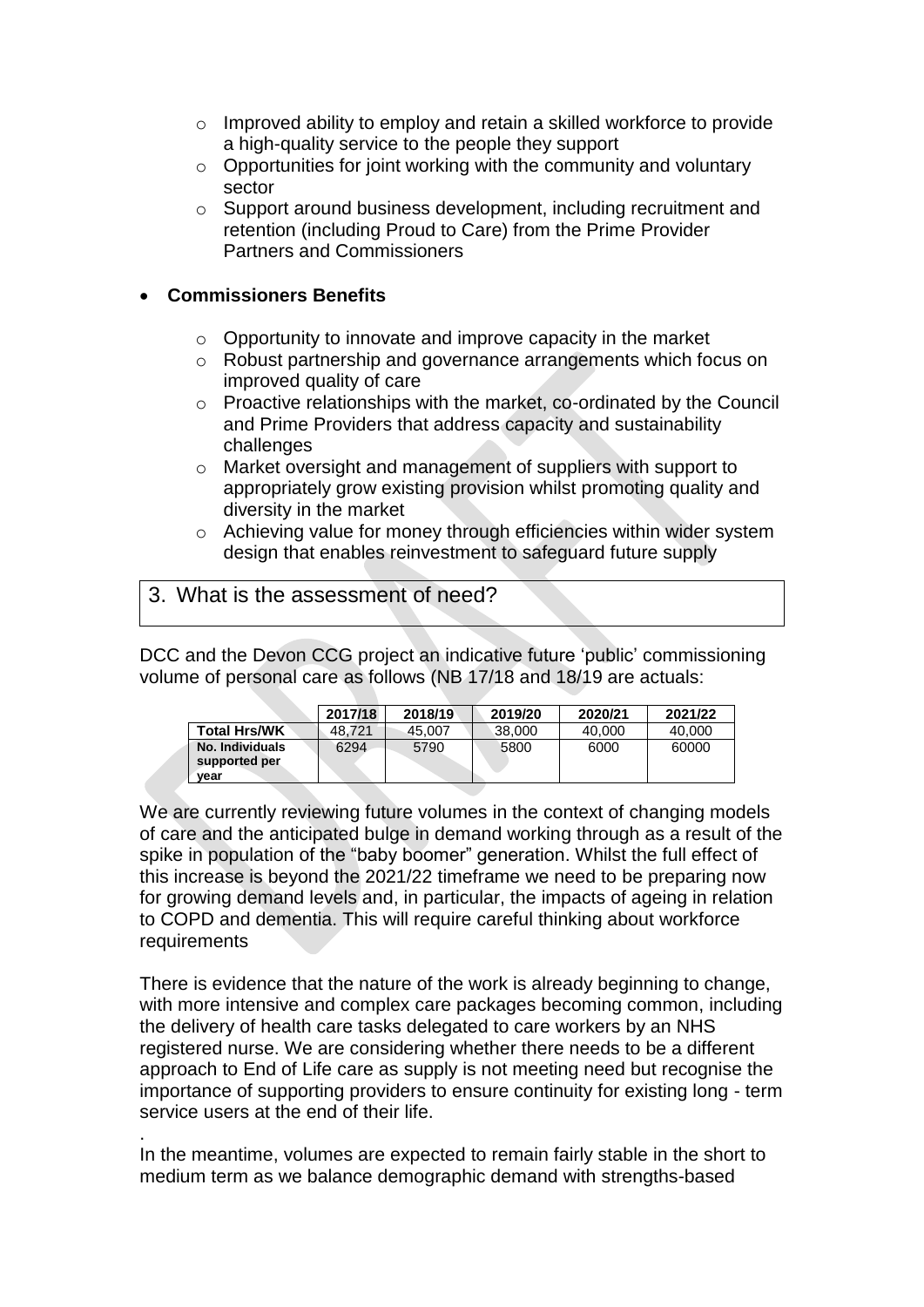working that maximises independence and contains that growth and improved efficiency within the care market.

We also need to think further with providers about the nature and scale of the private market so that we can fulfil the Care Act duty to ensure a sufficient supply of care for all Devon's residents.

## 4. What is the assessment of supply?

The Prime Providers and Devon County Council (from November in zones 4,5,6 and 7) have managed a subcontracted provider market in 8 zones. From 11 November, four of these will be co-ordinated by Devon County Council and the NHS, with DCC taking the lead:

| Geographic<br>Zone | <b>Description</b>                                          | Prime              |
|--------------------|-------------------------------------------------------------|--------------------|
| 1                  | Bideford/Northam, Great<br><b>Torrington and Holsworthy</b> | <b>Devon Cares</b> |
| 2                  | Ilfracombe, Lynton/Lynmouth,<br>Barnstaple, South Molton    | Devon Cares        |
| 3                  | Tiverton, Crediton, Cullompton                              | Devon Cares        |
| 4                  | Exeter                                                      | <b>DCC</b>         |
| 5                  | Honiton, Sidmouth, Exmouth,<br>Seaton                       | <b>DCC</b>         |
| 6                  | Newton Abbot, Totnes, Dartmouth                             | <b>DCC</b>         |
| 7                  | Tavistock, Ivybridge                                        | <b>DCC</b>         |
| 8                  | Okehampton, Moretonhampstead                                | MiHomecare         |

Whilst the level of hours that we want to buy is remaining broadly stable. unmet need has grown and, at mid October, stands at about 2000 hours per week. This represents about 5% of all demand.

The map below shows this graphically, with each circle representing a person. It is important to stress that each of these people either has care in place (but not solely from the LWAH contract) or is safe and well whilst waiting.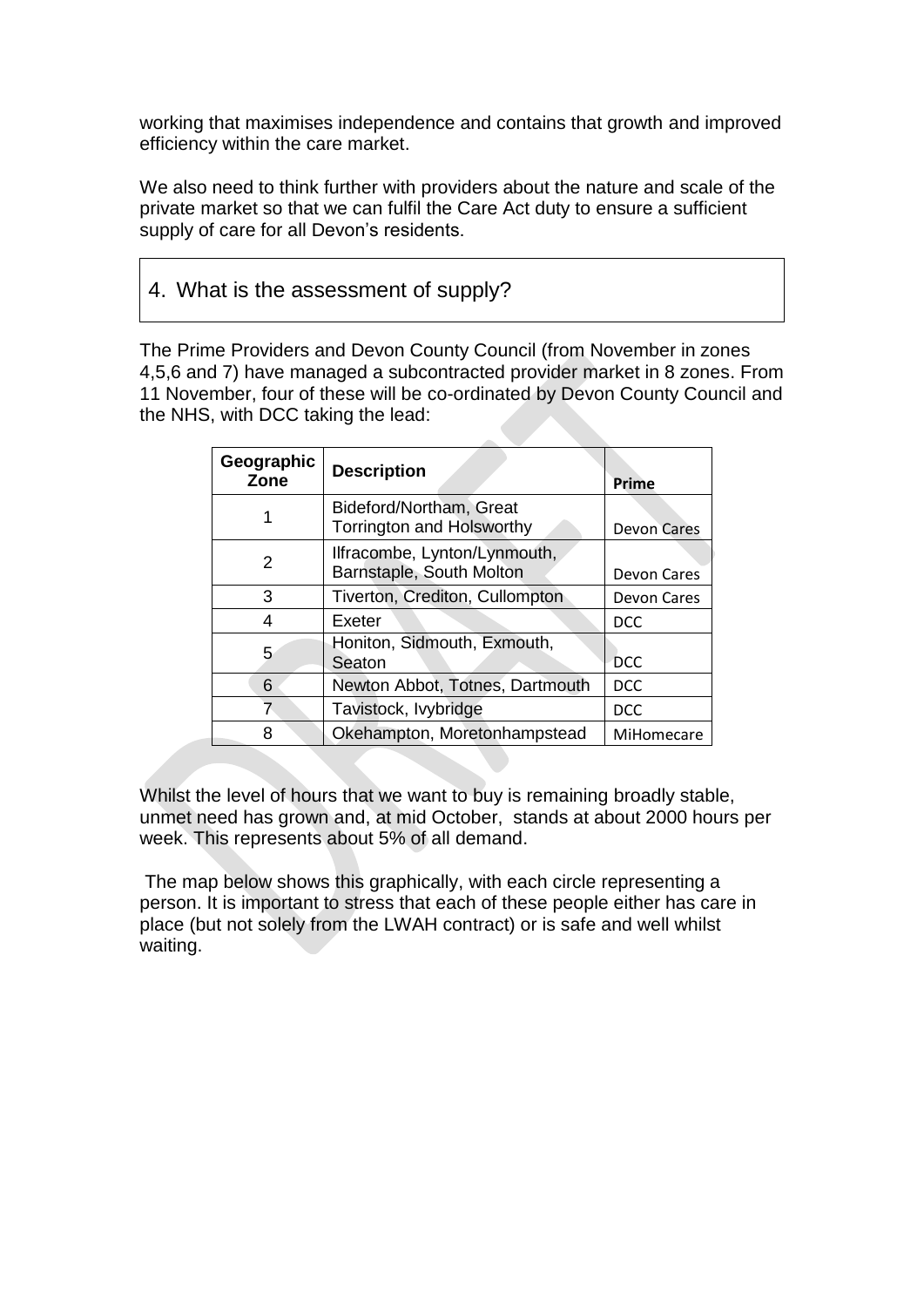

At a zone as at Mid October the unmet need is:

| Zone | Number of hours | <b>Number of People</b> |
|------|-----------------|-------------------------|
|      | 86              | 12                      |
| 2    | 139             | 14                      |
| 3    | 228             | 21                      |
|      | 361             | 43                      |
| 5    | 426             | 34                      |
| 6    | 558             | 63                      |
|      | 142             | 10                      |
| 8    | 60              | 8                       |

The shortfall of care workers to meet this demand is assessed at around 100 and a major challenge for the whole system is to recruit and retain the care workforce. This will need some fresh thinking, including the way in which this workforce is developed alongside the wider health and social care workforce.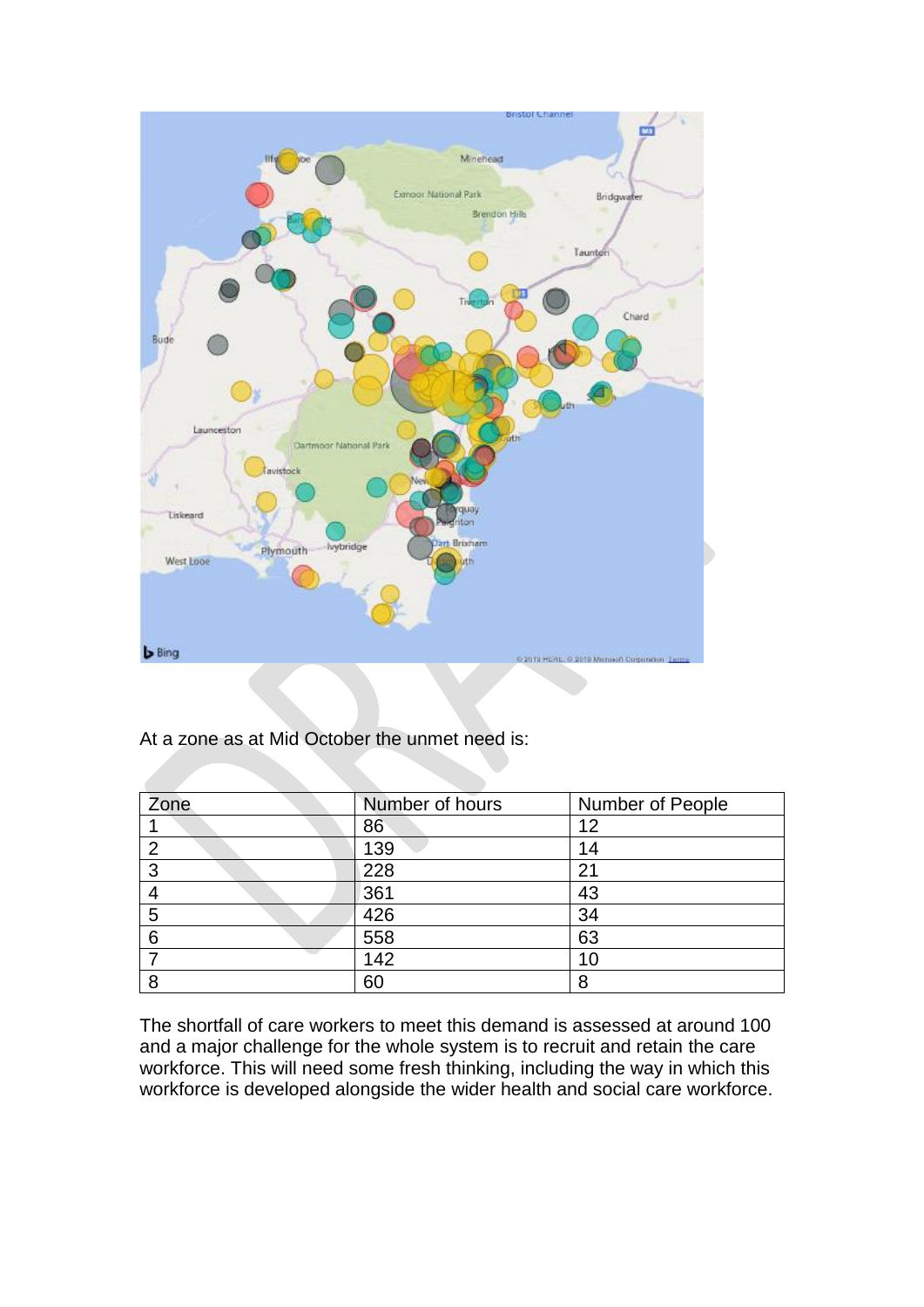5. What changes are we looking for from this service in the future, including any market opportunities, and how can commissioners help to move towards these changes ?

Challenges for this market relate primarily to

- Workforce availability and the consequential impact on sufficiency and quality of provision. We recognise that this is a complex issue that relates to the status of care workers, career paths, support and making the work as rewarding as possible
- What appears to be a reducing market of care provision for commissioned care, driven by the scarcity of workforce and, in some parts of devon a growing private market
- Largely full employment, reduced availability of a workforce from overseas and a seasonal nature to workforce availability.
- Ensuring timely and effective transfer of people between hospital and home as soon as individuals are medically fit to leave hospital with reablement - focused care and support in place to support people to be safe and well during a period of convalescence
- Delivering timely End of Life care.

Addressing these issues requires a number of approaches:

- *Reducing or managing demand* by ensuring that everyone is given intensive support to recover their independence to reduce or prevent the need for long-term care and support
- *Improving efficiency* across the system to help providers to manage work as effectively as possible, together with risk-sharing with providers by giving greater certainty of the volumes of work
- *Increasing workforce supply* including a rebalancing of the workforce to • Continuing to develop a Guaranteed Hours programme (which began in October 2018) through which commissioners commit to a defined volume of hours from the market, with enhanced flexibility
- An offer to the workforce of guaranteed hours/shift working to improve training that upskills and provide career development opportunity their terms and conditions of employment, coupled with improved
	- Allocating reviewing officers to work with providers to make adjustments to care packages quickly to release capacity and consider how technology might make a contribution to better meeting need
	- A commercial review of the Living Well at Home contract and the price paid for care
	- Continued development of our Proud to Care campaign which celebrates care and encourages people to join this workforce

**Market Opportunities**